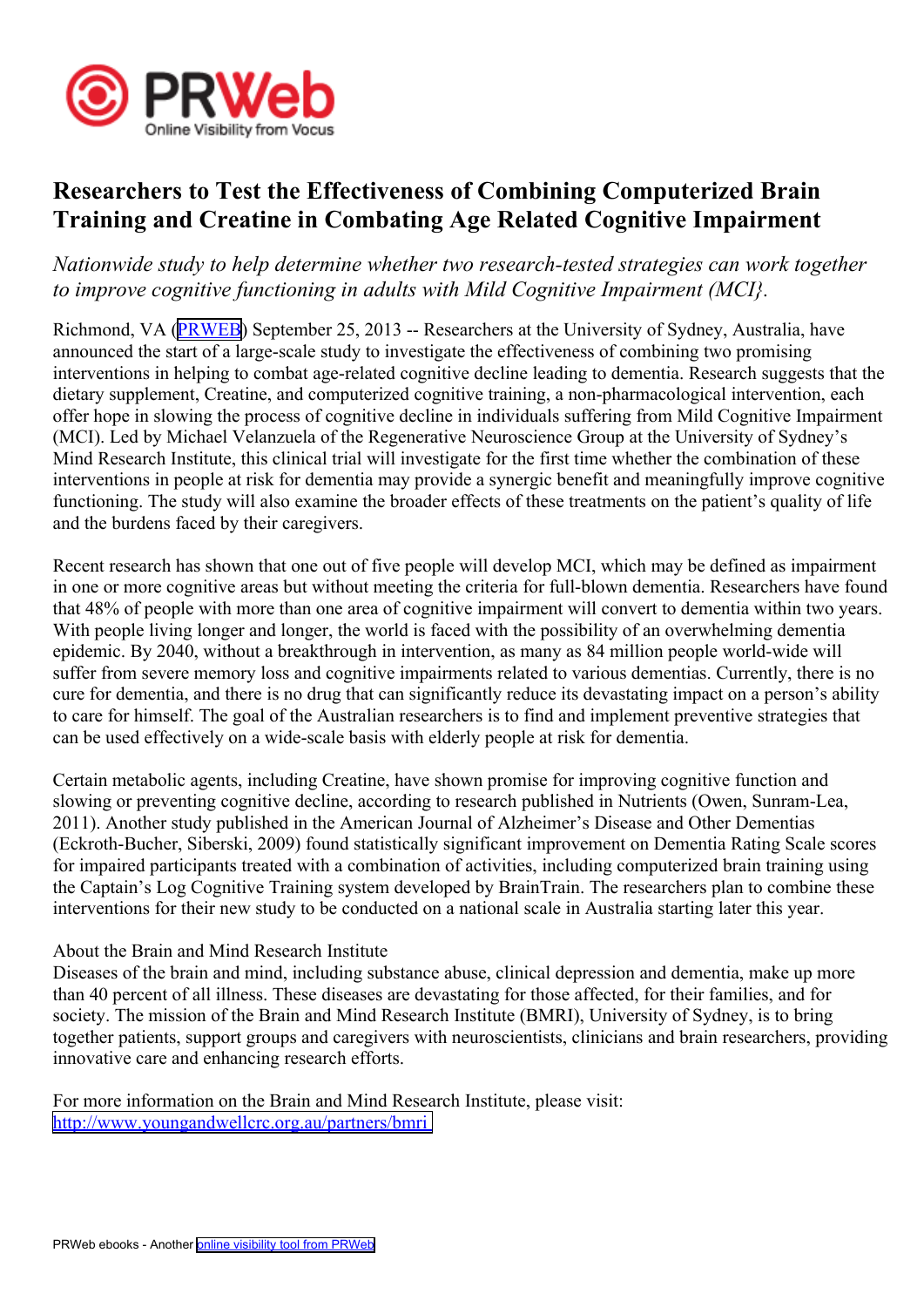

For more information on the Captain's Log MindPower Builder, please visit: <http://www.braintrain.com/captains-log-mindpower-builder>